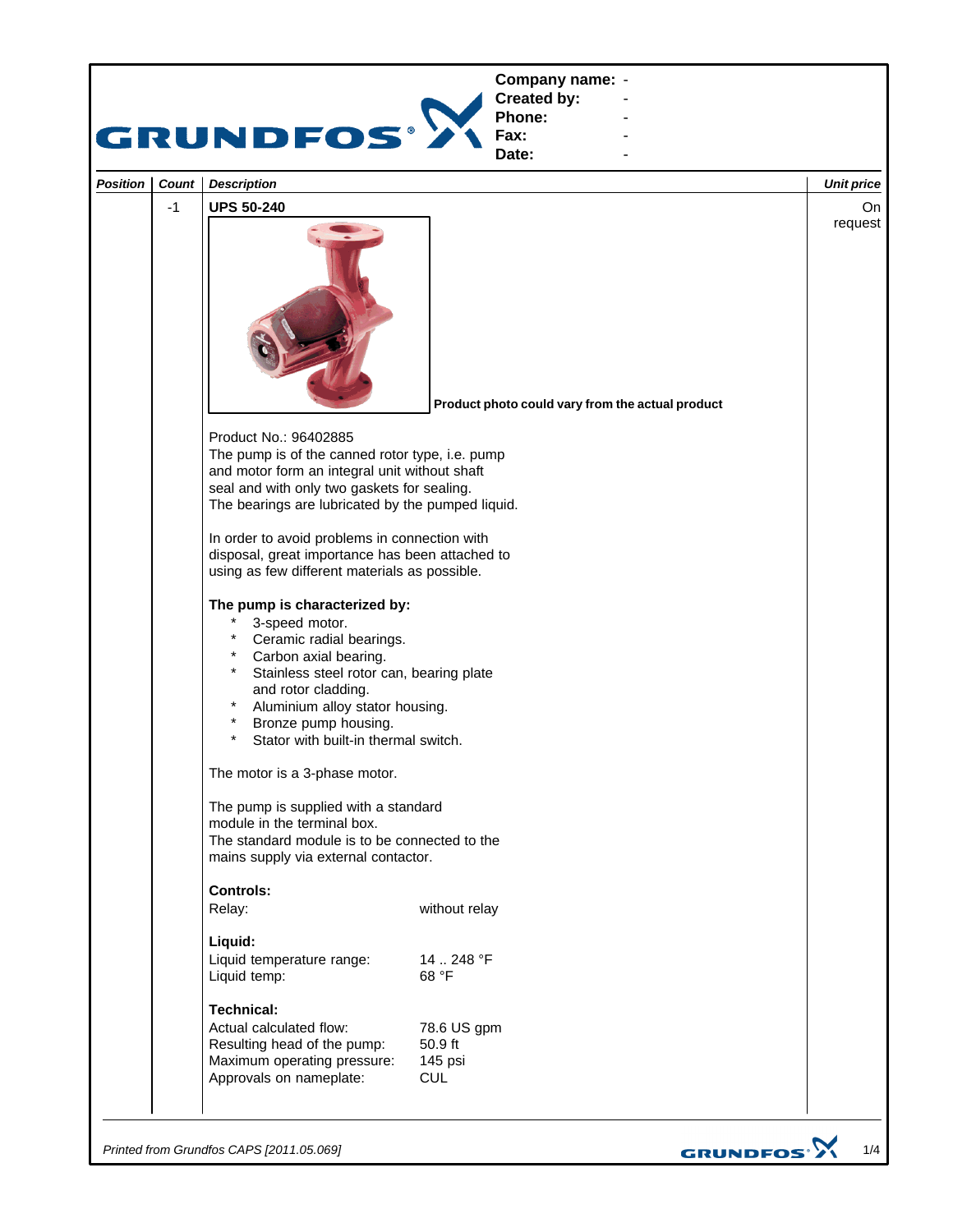## **Company name: -** Construction of the construction



**Created by: Phone:**

 $\blacktriangleleft$ 

**-** Andrew March 2014

| Position   Count | <b>Description</b>            |                        | <b>Unit price</b> |
|------------------|-------------------------------|------------------------|-------------------|
|                  | <b>Materials:</b>             |                        |                   |
|                  | Pump housing:                 | <b>Bronze</b>          |                   |
|                  |                               | DIN W.-Nr. 2.1176.01   |                   |
|                  | Impeller:                     | Stainless steel        |                   |
|                  |                               | DIN W.-Nr. 1.4301      |                   |
|                  |                               | <b>AISI 304</b>        |                   |
|                  | Installation:                 |                        |                   |
|                  | Range of ambient temperature: | 32104 °F               |                   |
|                  | Maximum operating pressure:   | 145 psi                |                   |
|                  | Flange standard:              | <b>USA</b>             |                   |
|                  | Type of connection:           | F.                     |                   |
|                  | Pipe connection:              | 50                     |                   |
|                  | Pressure stage:               | 145 psi                |                   |
|                  | Port-to-port length:          | 14" mm                 |                   |
|                  | Electrical data:              |                        |                   |
|                  | Power input in speed 1:       | 1150 W                 |                   |
|                  | Power input in speed 2:       | 1300 W                 |                   |
|                  | Max. power input:             | 1700 W                 |                   |
|                  | Main frequency:               | 60 Hz                  |                   |
|                  | Rated voltage:                | 3 x 208-230 V          |                   |
|                  | Current in speed 1:           | 3.5A                   |                   |
|                  | Current in speed 2:           | 3.95 A                 |                   |
|                  | Current in speed 3:           | 5.3 A                  |                   |
|                  | Cos phi in speed 1:           | 0,82                   |                   |
|                  | Cos phi in speed 2:           | 0,83                   |                   |
|                  | Cos phi:                      | 0,81                   |                   |
|                  | Enclosure class (IEC 34-5):   | X4D                    |                   |
|                  | Insulation class (IEC 85):    | H                      |                   |
|                  |                               |                        |                   |
|                  | Others:                       |                        |                   |
|                  | Net weight:                   | 68.8 lb                |                   |
|                  | Gross weight:                 | 79.4 lb                |                   |
|                  | Shipping volume:              | $3.46$ ft <sup>3</sup> |                   |
|                  |                               |                        |                   |
|                  |                               |                        |                   |
|                  |                               |                        |                   |
|                  |                               |                        |                   |
|                  |                               |                        |                   |
|                  |                               |                        |                   |
|                  |                               |                        |                   |
|                  |                               |                        |                   |
|                  |                               |                        |                   |
|                  |                               |                        |                   |
|                  |                               |                        |                   |
|                  |                               |                        |                   |

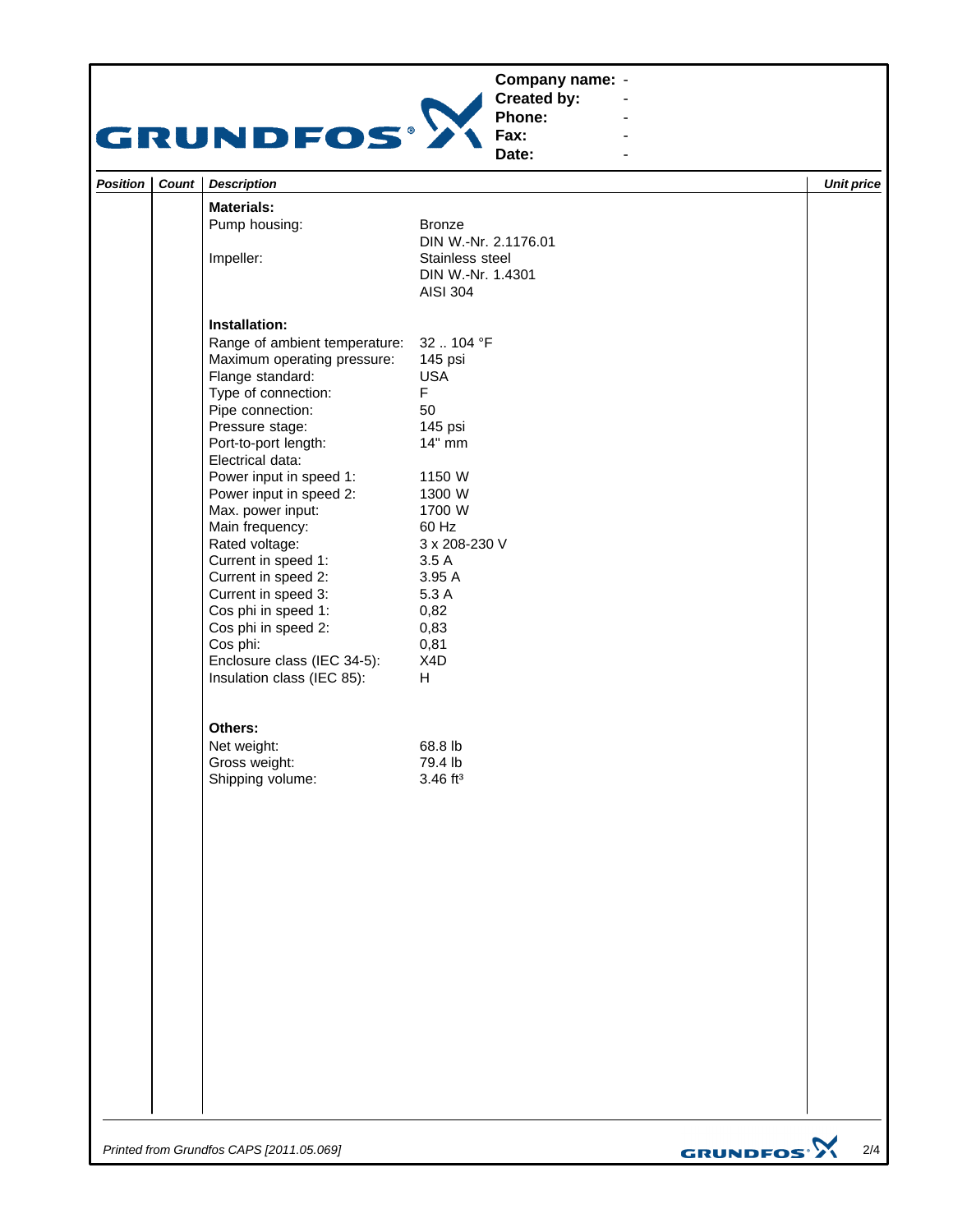